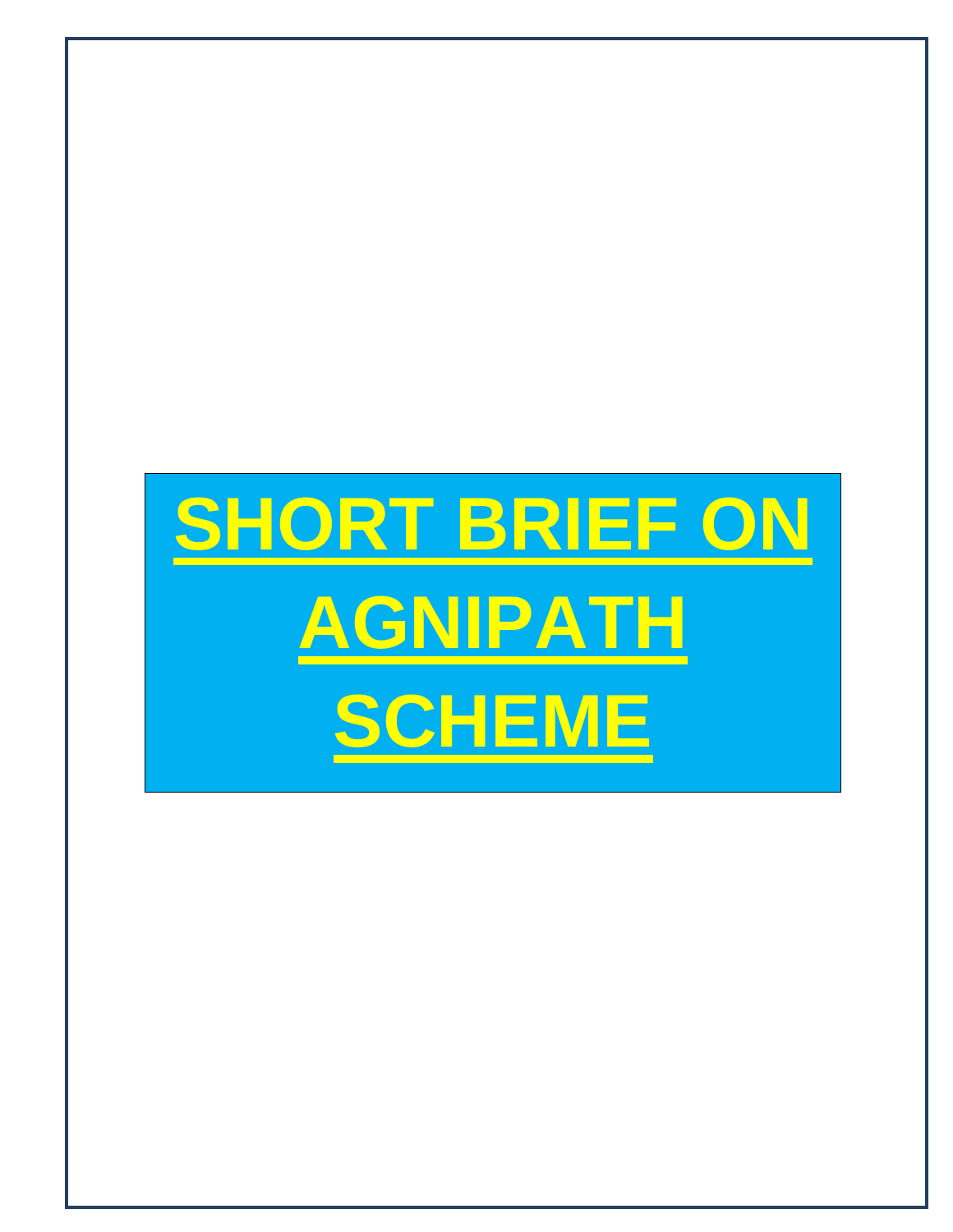## **BRIEF ON AGNIPATH SCHEME**

1. New HR methodology has been introduced in the Armed Forces i.e. the Agnipath Scheme. Under this scheme, Agniveers would be selected to serve the IAF for a duration of four years. The new scheme provides a golden opportunity for India's youth to experience military life without having to make a long term commitment. This period of four years of active service provides the Agniveers with the much required time to resolve inhibitions if any, with respect to the services way of life and towards enabling them to decide upon Armed forces as a permanent career option.

2. The new scheme gives the IAF an opportunity to tap and attract the best talent available in the country to serve the Indian Air Force with pride. A short tenure in the IAF will facilitate military training to a large section of our society and inculcate amongst them the qualities of leadership, patriotism, determination, discipline, maturity, courage, camaraderie, orderliness and sense of time management.

3. Our endeavor would be to enroll Agniveers from all parts of the nation through an All India competitive examination process utilizing contemporary technology, practices and systems, specialized rallies and campus interviews at technical institutes and will also be resorted to select the most capable candidates. The selection process will continue to be maintained as per existing norms of the service and hence would ensure that quality of youth being enrolled is maintained and they are from all over the country.

4. Today, the youth of our country are better educated and possess a higher exposure to technology as compared to earlier times. Apart from the general population, the scheme envisages enrolment of ITI students, National Skills Qualification Framework (NSQF) candidates as well as NCC cadets ensuring that the Agniveers have a better starting point and thus, more compatible to the technology intensive needs of the Indian Air Force. These Agniveers would be exposed to an improved tailor made training curriculum which will enable them to transit quickly and effectively in to the Air Force environment. Moreover, the Agniveers who would be joining the IAF as Regular Cadre would require lesser time

2